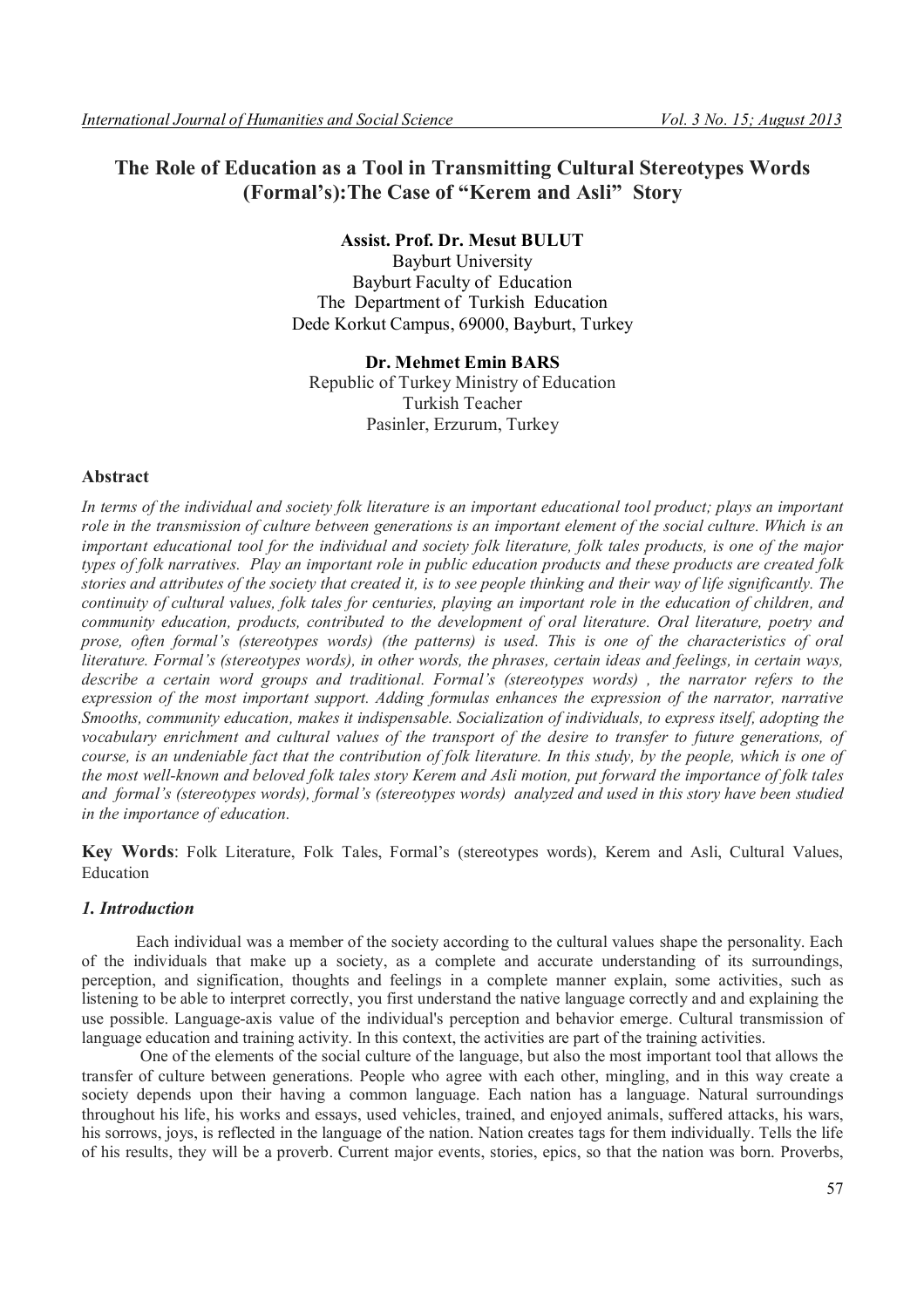epics utterance of the way, then the nation's understanding of language, the beauty, the art reflects (Göğüş, 1978: 1). Way of life of a nation, identity, language summary of items reflecting the cultural, social and cultural progress would step in and left as a legacy for future generations.

Language is important in terms of both society and the individual. Language education, training or further transmission of a culture. Each community is a new generation with the help of the culture of the language. Lullabies, folk songs, nursery rhymes, mania, riddles, folk songs in the formation of consciousness of the child's language and culture in creating effective products. These products are Turkish, pronunciation and melody, words, figures of speech, pronunciation patterns of social communication at the same time also provides teaching. Riddles, poems and also gives a creative intelligence and language skills. Our children speak better, if we want to write, considering the positive contribution of these products in the family, schools, social environment and the existence of our people bring up (Çevirme, 2004). Each of the individuals that make up a society full and accurate understanding of what is going on around the thoughts and feelings explain complete, listen to some events, such as the right to interpret and fully understand the correct language in the mainuse be able to do. The first and most efficient material for language learning is the main products of folk literature. Products of the type that has an important place in education of folk literature, folk tales as well.

The importance of education and cultural values of individuals in respect of the transfer function of education Kavcar, (1982), conveys to us the following: The broadest and most general sense, education, children, whether young, whether a change in attitude and behavior in human social life, and to provide the appropriate age.

The training function is to influence people to be able adapt to a healthy society. Promoting the introduction of social and national values of the past of this influence, values and skills required to gain is through. The aim of modern education, is to secure the future of preserving the past.

Of course, the most basic function of education in society, jointly formed by the time to transfer the system of values is defined as the younger generations (Cemiloğlu, 2006: 260). Socialization of the individual and society in all aspects of the capability of recognizing the importance of education stated that there is. Everyone's life is undeniable importance of the place and the socialization of schools as formal's (stereotypes words) or informal as out of school are given. Here the important question arises: Schools cannot give, to those who cannot attend school for various reasons, how and in what ways can social values? Indeed, every member of the community's own language, values, beliefs, values, have the right to learn about life values and folklore. At this point, all of these values is used as an educational tool in the hosting folk tales is of great importance. In fact, most of the elements of a nation's language, values and cultural myths and folk tales can track products that belong to the nation. The story appeared today in the words used by the public use of words and movement that can be followed by changes in the language of the period, such as other cultural situations may be the story of the people that live witness.

Literature is a branch of fine art is a language tool and environment. Man itself, the surroundings, the environment and the world recognize the assessment and precision to gain a more healthy, literature, education is of great importance. The main objective of language and literature teaching, and student information Belle men not install anything, popularize the language, use the language properly teach and inspire a sense of enjoyment of the beautiful writings (Kavcar, 1994: 853). Outcomes in language and culture, as well as the transmission of folk tales of individuals to learn and develop their language skills is an undeniable fact that the largest contribution. Informal education in particular places and times to be effective in two important language skills such as speaking and listening comprehension as well as the development and the ability to tell stories that appeal to the public can be said that the function of being an educational tool.

Speaking to start talking to education, transitions between sentences and ideas for teaching and speaking, the extremely important points, such as completing the appropriate terms. Because the speaker is one of the serious obstacles to communication immersive speech in a manner far. At this point, the formal's (stereotypes words) end of the transition and is used with great skill, folk romances can be used as an example. In the development of language skills with the ability to read other people can benefit from stories.

Because the four characteristics should be present in the selection of children's books in Turkish Teaching Program marshalling the sociological point of view, in terms of language, in terms of education and publishing aspect chosen according to students' interests and levels is recommended (Turkish Teaching Program, 2005: 427).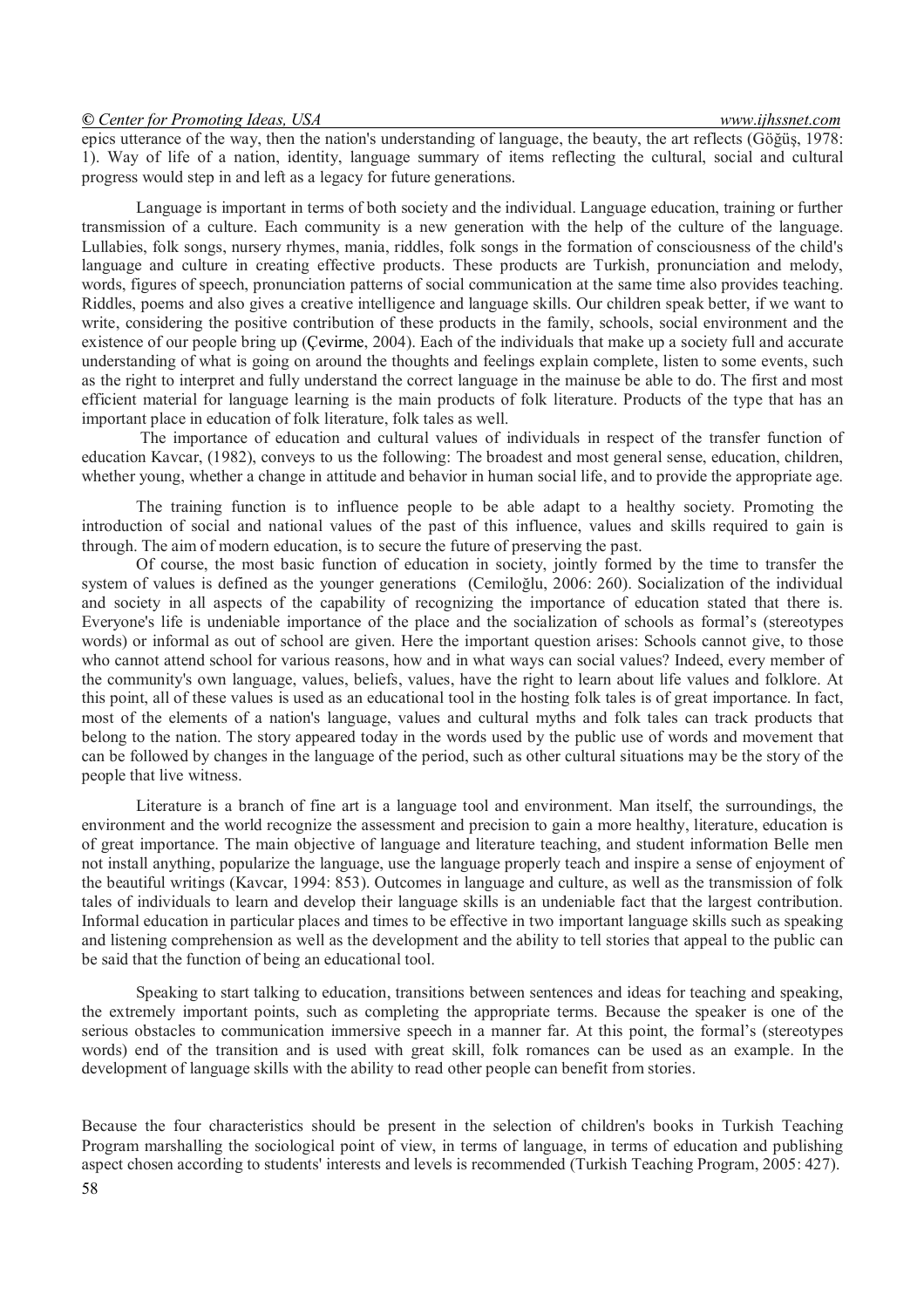#### *International Journal of Humanities and Social Science* Vol. 3 No. 15; August 2013

Folk tales, epic elements carried by the need to appeal to the worlds of imagination and thinking skills of students as well as improving transport facilities grammatically correct sentence structure of Turkish students language acquisition aspect is important to bear in a fertile ground. One of the issues to consider when educating society to recognize all aspects of society. After all, is not the foundation of a society get to train him to build a building without recognizing the existence of a similar impossible to continue. At this point, which is a mirror of the societies, myths, legends and folk tales emerge as the literary products. "Myths knowing the behavior of a particular society, desires, pleasures is possible to understand" (Seyidoğlu, 1995: 93). In relation to the subject Şimşek, (2001: 18) recounts the following: Stories of the road used to be used in Eastern societies the child's education, alluded, explaining tales expressionsto connect a known fact that an understanding of these values. Next to the transport function of the Eastern tradition, stories, thoughts of opposing host model function, such as mirror function has significance.

"Then you do in education from these sources should be exploited. "The Turkish traditions of his faith and overlapping set of rules describing the structure of society, legends, full of children unwittingly adopt values. However it should not be random. Mental development of students as well as the appropriate language is selected texts to be one of the essential elements" (Yılar, 2005: 387). Bascom (1954) emphasized the importance of education in the folk literature says: "A people's mythological system, usually the myth of an evening listening to their children and the education system, our modern in private courses, the extent of not less than sixth grade students, learn traditional knowledge and behavior"

In this study, we also transmitting cultural and educational dimensions of language acquisition aspect of the products, the location of the public to express their stories and Turkish / literature teachers in this regard in order to provide a sample text "Asli Kerem" We chose it as the texts of formal's (stereotypes words) narrative.

#### **1 - Folk Tales**

People's stories are one of the major types of folk narratives. Size of the species in the forefront of education from past to present. The prevailing view has emerged after the epic saga of a species and that filled the gap left.

"... Caused by a new and original character was a kind of folk tales, the location holds many qualities of the epic is still. However, those who are not his main character. Nev's going to have a new face of rapidly event: The Epic tradition survived getting weaker, because the social conditions which determine the character of the epic gradually disappears essential" (Boratav, 2002: 46). Turkish folk tales are defined in various ways by different authors. Şükrü Elçin, folk tale The Turkish folk tales, time and geography-place in the course of 'legend, fable, tale, epic and so on. 'Crops by feeding the religious, historical, social, events within their ties while maintaining the inner pot that meets the needs of our nation works of fiction (Elçin, 2004: 444). Ali Berat Alptekin defining the form of "grands crus first is the transition from nomadic to settled life, love, heroism and so on. On topics such as; supply Turkey, the Arab-Islamic and Indo-Iranian, which is largely described by minstrels and meddah expressing a mixture of off-nasir" (Alptekin 2005: 18). as described. Between other Turkish tribes*"Dastan", "Dessan", "Public Dessane", "Hekâye"*, and so on. Known names in folk tales, Turkey area,"love", the other Turkish regions of the*"akın", "sesen", "dastancı", "bahşı", "hekâtçı"*formed by terms such asso-called folk artists and execution environments are described verbally.

Structure has amix of folk poetry with prose stories. Part of the story is depicted innarrative and prose, expressing emotion and excitement of the said sections of the verse. Although the stories in simple and understandable language, verbal variants, manuscripts heavier. In folk tales fairy tales, legends, anecdotes, prayer, curse, idioms, proverbs, riddles found inthe samples. Events occurringclose to thereal ortrue. Events around the themes of love and heroism are told (Alptekin, 2005: 22-40; Oğuz & et al.2006:135-140). By narrators of folk tales told within the framework of a specific plan. *"Kozanoğlu", "Sümmani with Gülperi"*was known only in Anatolia as well as some folk tales, *"Köroğlu", "Tahir and Zühre"* folk tales known to the whole Turkish world.

Briefly some of the features mentioned above, one of the folk tales and knowledge is one of the most loved by the people today Kerem and Asli story. This is the story of the people from the second half of the 16 th century due to the growing publics poems love being able to go through the Kerem events include the beginning of the century. A large majority of the stories of poems by him. Of the first classification of the story. It is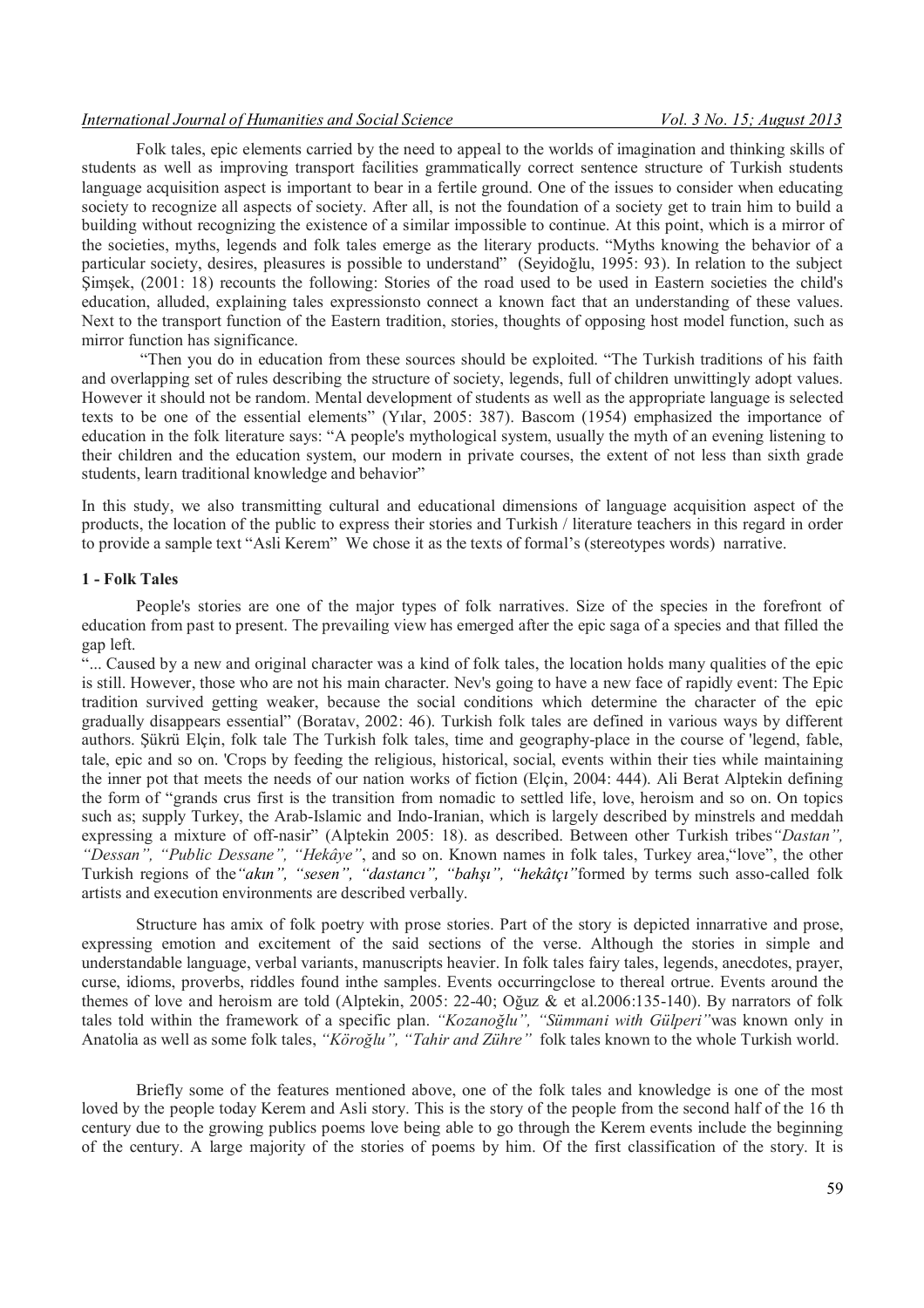#### *© Center for Promoting Ideas, USA www.ijhssnet.com*

estimated that in the first half of the century. Formed in the course of the Eastern Anatolia and Azerbaijan to contain areas (Elçin, 2000: 62).

#### *2. Formal's (stereotypes words)*

In the west and the east, as well as on the structure of the text Veselovský, Veselovski, Jırmunsky, Kovakski, Lotman, Veliyev a large number of studies have been conducted by the researchers as Veliyev. Milman Parry initiated by the work developed by Albert Lord "Theory of the formula known as" "By the word of the Lord to repeat groups 'formula' is called. G. I. Maltsev epic text 'tradition survived and text consists of stating that the formula I. M. Astafeva 'a transporting the sentence structure, is again in the next post the he says" (Alptekin 2002: 115). The words used in the stories die "formal's (stereotypes words) expressions" are called. Before the oral folk literature of expressions used in this formula, then started to use other types of folklore.

Formal's (stereotypes words) , amazes listeners in the fairy tale, entertain and engage the mold words that are used to condense the name given to the masala. Fairy tale beginning, middle and at the end of the lyrics of this mold, sound, and word similarity and semantic inconsistency is created. Folktales formal's (stereotypes words) , other than statements of folk literature is evident mold species (Yolcu, 2011: 75).Community education has a very important place in poetry and prose, often the patterns of the use of oral literature.

This is one of the characteristics of oral literature. The specific patterns of ideas and feelings, in certain ways, describe a certain word groups and traditional. Rhythmic features are divided into prose. This rhythm is the internal rhymes, repeating the same syllable words, the arts, such as alliteration is provided. Number of expressions used in our stories narrator, the narrator, the pattern changes. They fell in love with the creative story tellers who, not satisfied with the pattern of using them, They put in a more colorful and make it more attractive. Lasting effect on the listener and a storyteller, using traditional patterns in exchange. Listener or infrequent use of common patterns of behavior and the effects of his appreciation. The listener with a taste lover, love the color patterns of the audience, and offers more.

The expression of stories in the story begins, in closing, this is a passing mention just plain text Turku has become a tradition does not change use patterns. Narrator increased thrills, emotions are concentrated and where the short story in the patterns of increased use of emotional tension (Başgöz,1986: 39-41). Boratav, public stories examines "The People's Stories and People's short story" stories from the oral tradition in his work as one of the important differences distinguish so formal's (stereotypes words) acts of stories from books. Boratav, various aspects of the stories is different from hot flushes as a formal's (stereotypes words) oralexpressions states: Oral tradition varieties of books, which we estimate passed stereotypes, as we have pointed out above, the story of the richest forms of giving narrators; manuscripts the poorare becoming a little more, even disappearing stone presses, printing out letters tical flavor was no longer the first presses, presses the completely been lost in the last because the last hot flushes calluses, but also to fix the stories, roughness clear, the language, the style complement your claim that (Boratav,1988: 27-28).

 Doğan Kaya, *"Encyclopedic Dictionary of Terms Turkish Folk Literature"* in his work formally defines the term as follows: Tale with a specific shape and stereotypes words within the duties of the specific name given to these statements (Kaya, 2007: 334). Kaya, the formal's (stereotypes words) use of the term has limited the type of tale. However, only in fairy tales do not have a formal's (stereotypes words) epic, the story of the people as well as other frequently used in oral products.

The narrator often refers to formal's (stereotypes words) oral folk narratives, they perform many functions. The narrator refers to the expression of the most important formal's (stereotypes words) support. Adding formulas enhances the expression of the narrator, makes the narrative flowing. There are certain places these narratives. Arbitrarily used. These patterns are evident in the words of certain rules describe certain thoughts and emotions. These statements are ready to use tools for the narrator. There is a close relationship between the environment and instruments ready.

Account of the narrator's presence was more than ready and instruments in a natural environment provide enrichment. The story begins, finishing and prose, to use them for almost a rule that passes Turku (Artun, 2006: 141).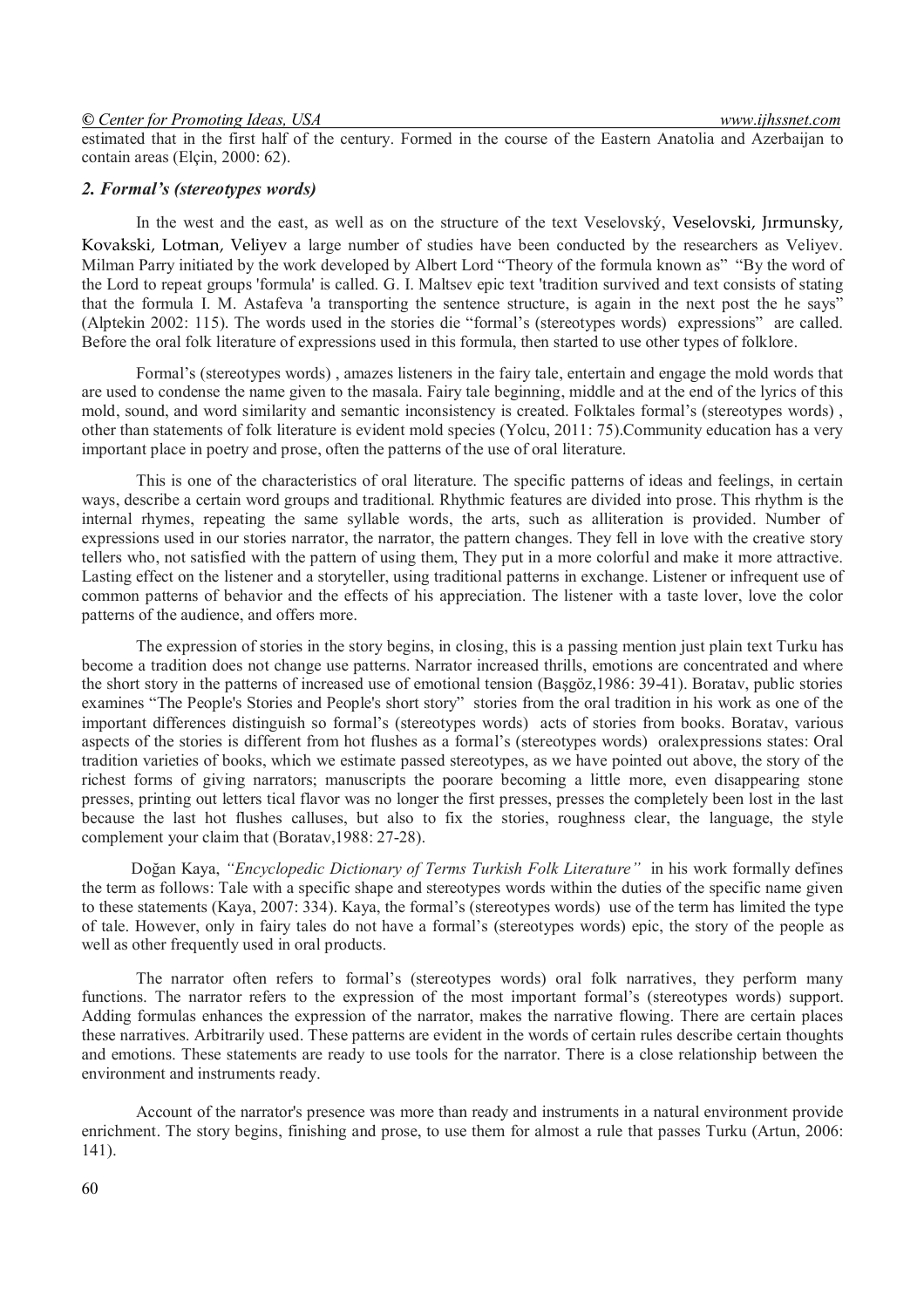### *International Journal of Humanities and Social Science* Vol. 3 No. 15; August 2013

Master story-mind using the appropriate parts of the stories in the plates provides fluency. Other internal parts of the entrance and at the end of the stories in verse cliches, rhymes, the molds are used. For example, the narrator fell in love with the hero during the movement of a distant country, said more cut out and uses a rhyme like to shorten the distance:

- "Uzatmayalım hikâyeti
- $\triangleright$  Vermeyelim zahmeti
- $\triangleright$  Derelerden sel gibi
- $\triangleright$  Tepelerden yel gibi
- $\triangleright$  Bade-i ser ser gibi
- At ayağı külünk olur
- $\triangleright$  Âşık dili yüğrük olur
- $\triangleright$  Tez vurur tez vetirir
- $\triangleright$  Menziline tez götürür
- $\triangleright$  Zaman ayına yılınan
- $\triangleright$  Bu zaman muhtasarı dilinene" (Aslan 2008: 265 ).

This Formal's (stereotypes words) accounts of not only Turkey, but also shared other Turkish tribes. Azerbaijan, Altai, Tuva, Kyrgyzstan, Kazakhstan, the Turkish tribes is common is this very formal's (stereotypes words) (Alptekin, 2005: 24-27). This is the formal's (stereotypes words) language and culture is seen in the following context of the Turkish language in the world and carries a common unity of the cultural values of the elements of the hosts. Captivation narrators, listeners, to apply to the part of the utterance of internal rhyme. This is seen as the common sayings of their own sayings observed that some master artists. Mold, as in certain forms of words are certain tasks. There are not a formal's (stereotypes words) each punning. Without these explanations expect this kind of folk stories, but the taste cannot be.

Of them contains vocabulary and do a master narrator uses them where necessary. Used in place of a formal's (stereotypes words) spoil the beauty of the story. Inseparably bound up tightly from the formal's (stereotypes words) text of the story. Changed places in the tale. As the shape is known as the stereotypes which vary more or less according to the narrators. For they are not considered by the narrators are not particularly adept, are subject to change. To save time by using formal's (stereotypes words) narrator sometimes difficult situation unremembered freeing places. Rock, folk narratives into five groups used in the formal's (stereotypes words) separates:

- **1.** Check-Formal's (stereotypes words)
- **2.** Tying (Transition) Formal's (stereotypes words)
- **3.** Used in case of repetition of the same event, the Formal's (stereotypes words)
- **4.** Completion of Formal's (stereotypes words)

**5.** Several Formal's (stereotypes words) elements (Kaya, 2007: 335-337). Kaya, tying an event in Formal's (stereotypes words) providing access to another Formal's (stereotypes words) event, is the title of various Formal's (stereotypes words) elements of color, number, location, and time meant that various Formal's (stereotypes words) elements. Kaya, Formal's (stereotypes words) shape allocated in accordance with an appropriate partitioning the tales have Sakaoğlu, (2003: 56-68). See also epics for their contributions to epic use of formulaic sequences (Çobanoğlu, 2007: 91-99).

Examined the expression pattern of Dede Korkut Stories, Alptekin, Ali Berat article examines the Formal's (stereotypes words) three groups:

- **1.** At the beginning of the story,
- **2.** In the middle of the story
- **3.** At the end of the story (Alptekin, 2002: 115-124) used formal's (stereotypes words)

# *3. Kerem and Asli Formal's (stereotypes words) Story*

This article was prepared as a doctoral thesis by Ali Duymaz *"Kerem and Asli A Comparative Research on the Story of"* work *"Kerem Love Story"* in the name of the text in the formal's (stereotypes words) texts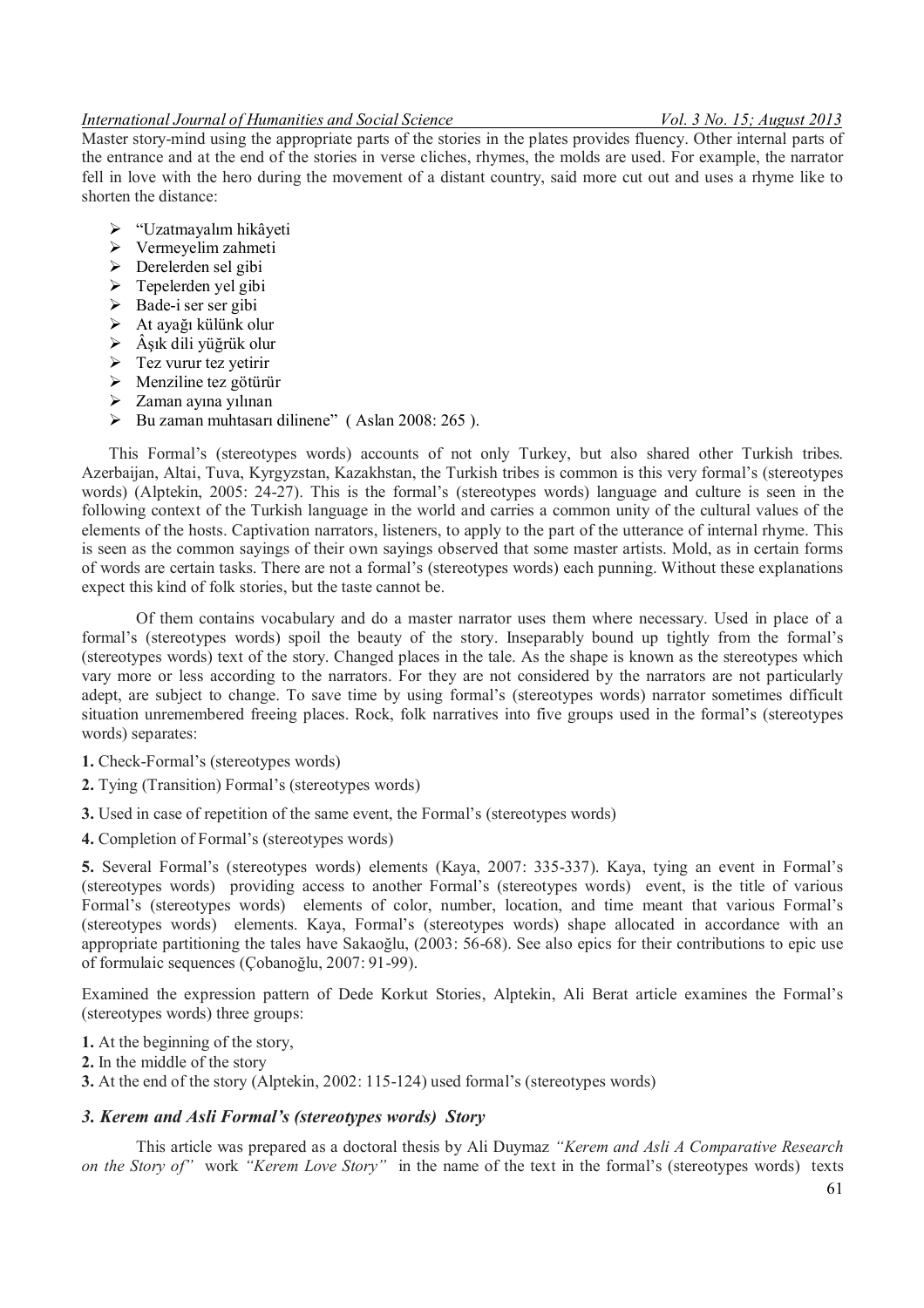# *© Center for Promoting Ideas, USA www.ijhssnet.com*

examined (Duymaz, 2001: 255-295). Formal's (stereotypes words) refers to the page numbers where the numbers next to the formal's (stereotypes words). This story is possible to examine the formal's (stereotypes words) five groups:

### **a. Start Formal's (stereotypes words)**

The story before the actual event, in order to prepare the story the narrator tells listeners mold words. Different length and structure can. Master narrators become even more colorful by adding this mold rhymes bring a variety of words.

 "*Âşık Kerem hekâtını beyan eyledi. Dinle imdi hikâyeti, güzeller elinden şikâyeti. Güzel olan şu âlemde söylenür, çirkin olan taşlar olsun döğünsün.* Zaman-ı evvelinde bir memleket var idi, adına Ağa beğdirler idi ve memleketin şahı idi. O şahın dünyada bir oğlan evladı yok idi." ( 255 )

#### **b. Tying(Transition) Formal's (stereotypes words)**

Formal's (stereotypes words) stories frequently used. Describe the transition from an event to an event the other. Increase the impact onthe audienceis provided with the help of narrators of this formal's (stereotypes words).

- "*Gide gide* bir suyun başına oturdular." (255 )
- "*Gelelim* kâfire…" (256 )
- "*Pederi ağlamakda olsun* Kerem bîçâre gide gide bir akarsu başında vardılar." ( 260 )
- "*Gelelim ki* Kerem'e…" ( 283 )
- "*Biz gelelim destanımıza*…" ( 286 )
- "*Gelelim kıssa-i destânımıza*, Hâkim efendiye…" ( 287 )

# **c. Repetition of the same event, the Formal's (stereotypes words) use case**

Similarly, events, and conversations with experienced and expressed formal's (stereotypes words) used. Changes in wording can be protected, but from the same mold narrator.

- "*İki tütün bir kahve, keyifler oldu büsbütün*." ( 255 )
- "*Sazı eline almış, bakalım ne dimiş* Kerem Dede." (256 )
- "Ağlaya ağlaya *aldı sazı, bakalım ne dimiş* Kerem Dede:" ( 256 )
- "Kerem *gene sazı eline aldı, bakalım ne dimiş*." ( 257 )
- "Kerem gözlerinden kanlu yaşlar sel gibi revan olup oradan kalkup Keşiş'in bağçesine gelüp *sazı alup bu türkiyi söyledi*." ( 258 )
- "Kerem *sazı aline aldı, bakalım ne dimiş* şimdi:" ( 260 )
- "Gene Kerem *aldı sazı eline, bakalım ne dimiş*." ( 261 )
- "Âşık Kerem *gene sazı eline aldı*:" ( 262 )
- "*Aldı Kerem Dede*:" ( 257 )
- "*Kerem Dede*: (258 )
- " *Böyle didük de* Kerem bakdı gördi ki kimse yokdur." ( 257 )
- "*Böyle söyledik de* kız pencereyi açup didi kim;" ( 258 )
- "*Böyle söylerken* Kerem'in pederi ile Sofu araya araya Keşiş'in bağçesinde bulup…" ( 258 )
- "*Böyle söyledüğü vakit* bunların haberleri tekrar pederine gelüp 'Bir türlü söz geçiremedük' diyü haber virdiler." ( 259 )
- "*Böyle söyledük de* ricâ eden kimseler bakdılar ki faide itmeyecek, oradan dönüp geldiler." ( 260 )
- "*Böyle söyledük de* kızlar gelinler buna darıldılar." ( 261 )
- "*Böyle söyledük de* kız didi ki:" ( 279 )
- "*Böyle söyledük de* kız çıkup Kerem'e bakduk da Kerem didi ki:…" ( 281 )
- " 'Sofu kardaş, *getir şu sazı, kızlara birkaç beyit söyleyim'*didi." ( 260 )
- " 'Sofu kardaş, *getir şu sazı, şu dağa birkaç beyit türki söyleyim'* diyüp *aldı sazı bakalım ne dimiş:* (261 )
- "Sofu kardaş, *getir şu sazı, bu tağa halimizi bildireyim*, bize belki yol gösterir." ( 262 )
- " 'Sofu kardaş, *getir sazı şu suya bir beyit söyleyim'*didi." ( 263 )
- " 'Sofu, *getir sazı, şu turnalara birkaç beyit söyleyim'*didi." ( 263 )
- " 'Sofu kardaş, *getir sazımı, düğün halkına birkaç beyit söyleyim'*didi." ( 265 )

62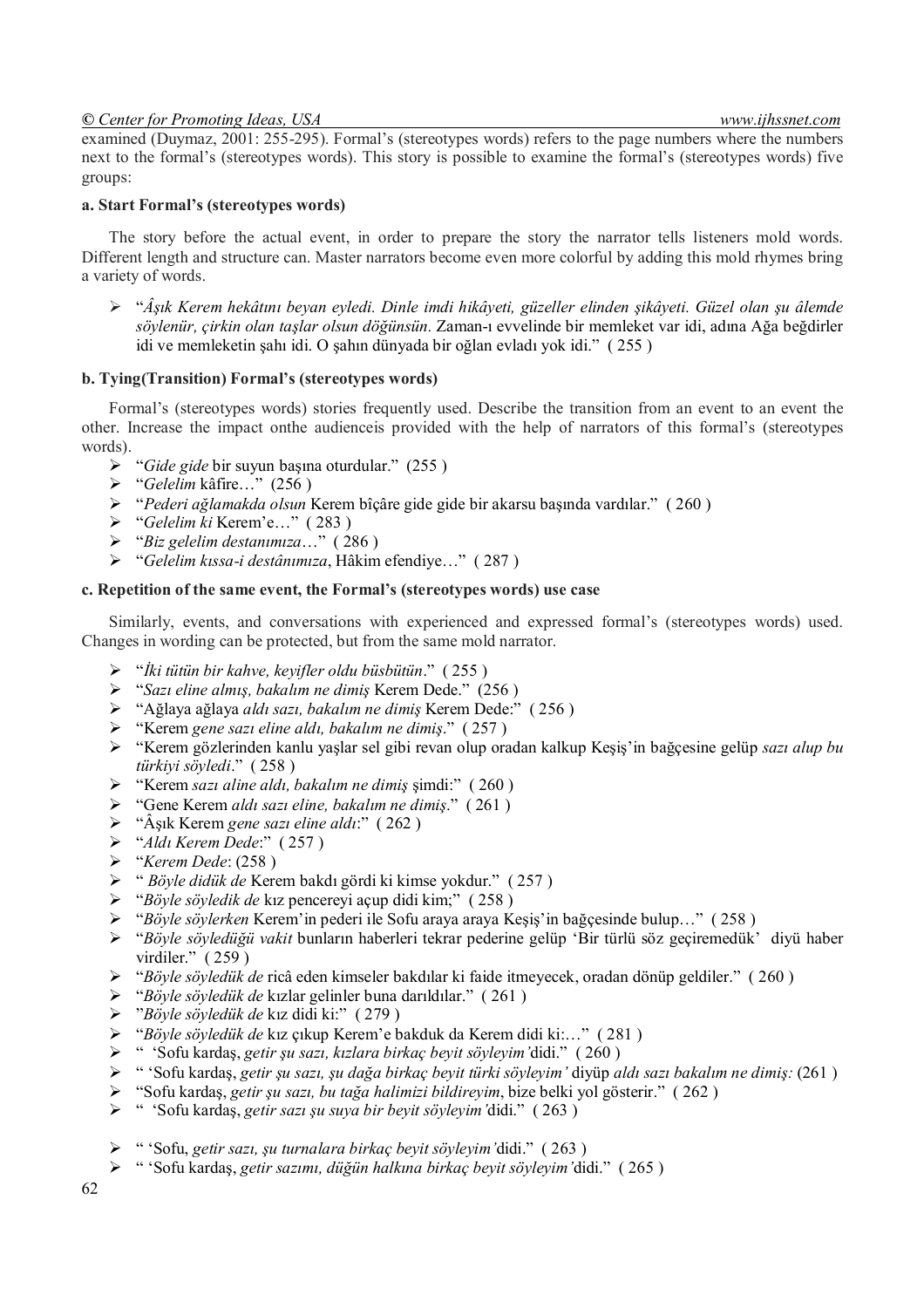*International Journal of Humanities and Social Science* Vol. 3 No. 15; August 2013

- *Böyle diyüp* bunları Allah'a ısmarlayup *yola revan oldular*." ( 259 )
- "*Böyle didük de* Kerem ile Sofu *yola revân oldılar*." ( 261 )
- "*Böyle didük de* kalkup *yola revân oldılar*." ( 262 )
- "Önce bir kahveye misafir olup sabâhası*yola revânoldılar*." ( 271 )
- "Âşık Kerem ile Sofu *yola revân olup* Malatya üstünden Tercan'a dâhil oldılar." ( 272 )
- "Kerem ile Sofu, Tercan'dan kalkup *yola revân olup* Otlukbeli'ne gelüp…" ( 272 )
- "Bunlar dahı *yola revân olup* İndirseler köyüne vardılar,…" ( 273 )
- "*Böyle didük de* Kerem ile Sofu *yola revân olup* Arsızlar'a geldiler." ( 273 )
- "*Böyle diyüp yola revân olup* Sivaz şehrine dâhil olup bir kahveye misafir olup…"( 274 )
- "*Böyle söyledük de yola revân olup* Karadağ'a çıkdılar." ( 277 )

#### **d. Completion of Formal's (stereotypes words)**

At the end of the story after the events described by combining the narrator at one point, a suitable complement to the story. Taking into account the audience showed interest in some of the words rhyme, the narrator of a short or long words ending a formal's (stereotypes words) finishes.

"*Ol bunca zaman çekdüği zahmet ve maşakkatleri ferâmûş idüp muradına irüb Hakk'a şükür eylemekde oldılar. Cümlemizün hayırlı murâdât maksudâtlarımıza nâil ü merâm eyliye, âmin…"* ( 295 )

#### **e. Formal's (stereotypes words) Elements of a variety of**

Various parts of the story than the above-mentioned number of formal's (stereotypes words), time, and color states to strengthen the formal's (stereotypes words) expression of the work so that the narrator adds. The audience is always waiting for the words of this mold.

- "Kerem ile Sofu Erzurum'dan çıkup *üç saat* kadar yol gidüp *yol üç oldı*." ( 270 )
- "… Kayseri' ye yakın bir çadır içinde *ayın on dördi gibi benzer bir kız* oturır idi." ( 278 )
- "…Aslı Han gibi *kırk dane kızlar* getürdiler." ( 289 )
- "Bunda bu kadar kızlar, *kırk dane kız oğlan kız* var, kangısın ister isen veririm." ( 290 )
- "Ben onı bilmem, şunda *kırk dane kızlar* vardur." ( 281 )
- "… haremden çıkup heman getirüb *on kise akçe* ceraim aldı." ( 292 )
- "Bunı böyle söyleyüp hasbihâlin beyan idüp *ol yedi senede* olan macera ve çekdüği derdi, meşakkati ferâmuş idüp *bin dürlü âh-ı enîn* yârin hasreti…" ( 295 )
- "Hemân *yüz yire urub* Hak Tealâ hazretlerine bu şikâyetin…" ( 295)

# *4. Conclusion and Discussion*

Every nation to carry and transmit their cultural values to future generations through education. To do this, refer to the various ways. This is one of the ways of the nation, which had its own literary products. There is no doubt that these literary products reflect the nation's most beautiful folk tales, legends, myths and legend. So this is one of the tools used in the education of individual's products. Yılar, (2005), *"Myth-Myth and Education"* in his work many of these products are not only Turkish lessons, stated that the course should be used as a tool.

An important role in language learning and teaching, folk tales, and it is to be used widely, depending on the patterns. The words of a language, expressions, and patterns of the saying, and proverbs, folk literature, language, music at products save the children. All the rules of a language, narrative possibilities of the product before you call the folk oral literature; narrative spoken language in daily life movement is noticed by the children in a natural process. Then the passage of the ongoing language training in folk literature written literature written language products continues to exist (Cevirme, 2004).

Folk literature products, in accordance with the traditions of various forms, expressions form. These elements constitute the basis of the product of folk literature. These products are made up of different forms over time, it propagates through verbal communication. This diffusion of new elements during the win, lose some of the features. So you can get out a new product. Variant of the product into a new format called lost its former shape. It has the distinction of variants does not change even if the product, will continue to be used in their own molds. These patterns are stories lived separate lives.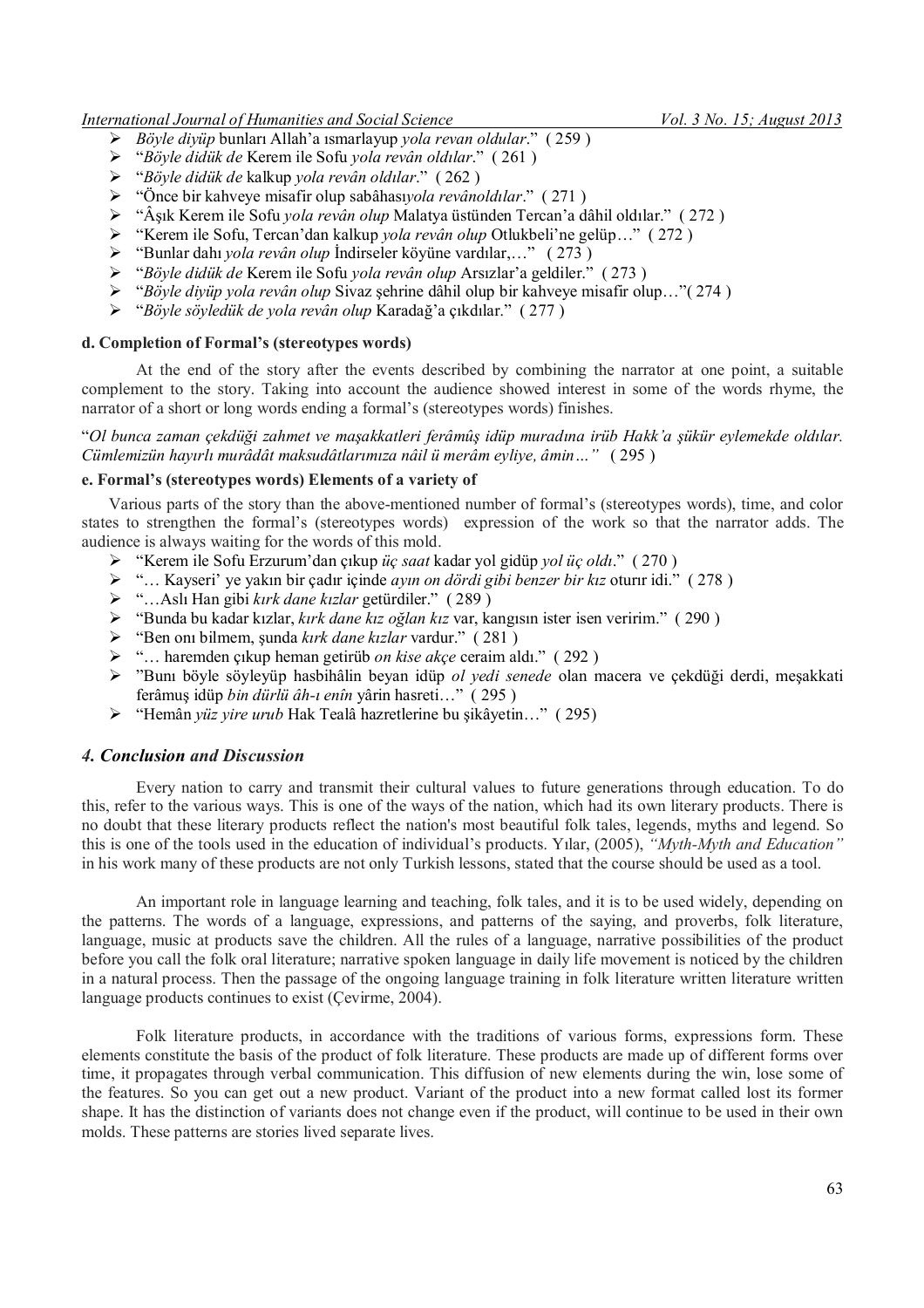### *© Center for Promoting Ideas, USA www.ijhssnet.com*

Narrator, the narrator, the story the story, skips from species to species. Sometimes people go beyond the boundaries of neighboring countries, cultures emerge. These patterns are so important to the cultural dimension is of great importance. The stories of the people have seen above *"Kerem and Asli"* oral sources were recited by various narrators. Storytellers legends, tales as well as the oral products, recounting the story of these people as they have to memorize all of the text rather than recounting the memories of the mold, while maintaining described the expressions. This pattern is also used in folk stories of other expressions. Transferred to the lyrics of these common cultural values through folk tales. In this case the people themselves, within a certain plan, an educational activity of the informal's (stereotypes words) but not systematically.

Formal's (stereotypes words) training environment, adequate textbooks used in schools with educational materials.

Our products are very rich in folk literature. These species are not given enough attention to the present issue of the use of children's education. Educational tool to help our trainers and experts in preparing the correct and effective use of this material will contribute to the development of the quality of my studies (Yalcin-Artaç, 2002: 38).

In conclusion, we can say that are used heavily formal's (stereotypes words) *"Kerem and Asli"* story. Today, the story of these people is much loved and expressions used in this mold are one of the factors for the spread. In this respect, the native language of a people, a sense of belonging to every detail of the spoken language is bound to learn through folk literature products. In this sense, the contemporary training products are indispensable elements of folk literature.

*"Kerem and Asli"* formal's (stereotypes words) narrative (the patterns), contained in a harmonious utterance patterns and style inherent in the various symbols that reflect cultural values. These are elements of folk tales and modern education is an indispensable tool that makes it an effective formal's (stereotypes words) words are items that complement each other. Folk literature has emerged on the basis of folk culture; public opinion reflects a natural, pure and unadulterated language outlining a set of values. People are trying to convey to future generations of our ancestors in literature, products, rules of life, and the lessons are warnings. In this sense, folk literature, and a broad range of products with the look, this rich source of Turkish folk culture, folk literature, according to him, to give value, should be seen as an essential part of education.

Folk literature of the individuals that make up our society's products, mold expressions formal's (stereotypes words) and cultural wealth, teaching at the national transmission to future generations values, cultural values, assimilate, the training of cultural values as an individual fully embraced the folk literature of resources, products, will be a major share of the patterns.

The importance of language in the development of national consciousness, from the writing of these products expands our products. Children's literature, with its roots in knowledge based on the past century these products into consideration. Stages of growth and development of children, feeling-thinking competencies, tastes and habits, the dream worlds, the classification of these products are based on scientific methods, analysis, language, and is extracted in reference to the aesthetic development of language and literature educators, educators, child psychologists, educators, and depends on the joint efforts (Çevirme, 2004).

# *References*

Alptekin, A. B. (2002 ). *Dede Korkut Hikâyelerinde Kalıp İfadeler, İslamiyet Öncesi Türk Destanları*, (Haz. Saim Sakaoğlu, Ali Duymaz), İstanbul: Ötüken Yayınları.

Alptekin, A. B. (2005). *Halk Hikâyelerinin Motif Yapısı*, Ankara: Akçağ Yayınları.

Artun, E. (2006). *Anonim Türk Halk Edebiyatı Nesri*, İstanbul: Kitabevi Yayınları.

Aslan, E. ( 2008 ). *Türk Halk Edebiyatı*, Ankara: Akademi Yayınları.

Bascom, W. R. (1954). Four Functions of Folklore. *Journal of American Folklore.*

Başgöz, İ. (1986). *Folklor Yazıları*, İstanbul: Adam Yayınları.

Boratav, P.N. (1988). *Halk Hikâyeleri ve Halk Hikâyeciliği*. İstanbul: Adam Yayınları.

Boratav, P. N. (2002). *Halk Hikâyeleri ve Halk Hikâyeciliği*, İstanbul: Kültür Bakanlığı Yayınları.

Cemiloğlu, M. (2006). Eğitim Bilimi Açısından Örtük Program ve Halk Anlatılarının Örtük Program Bağlamında